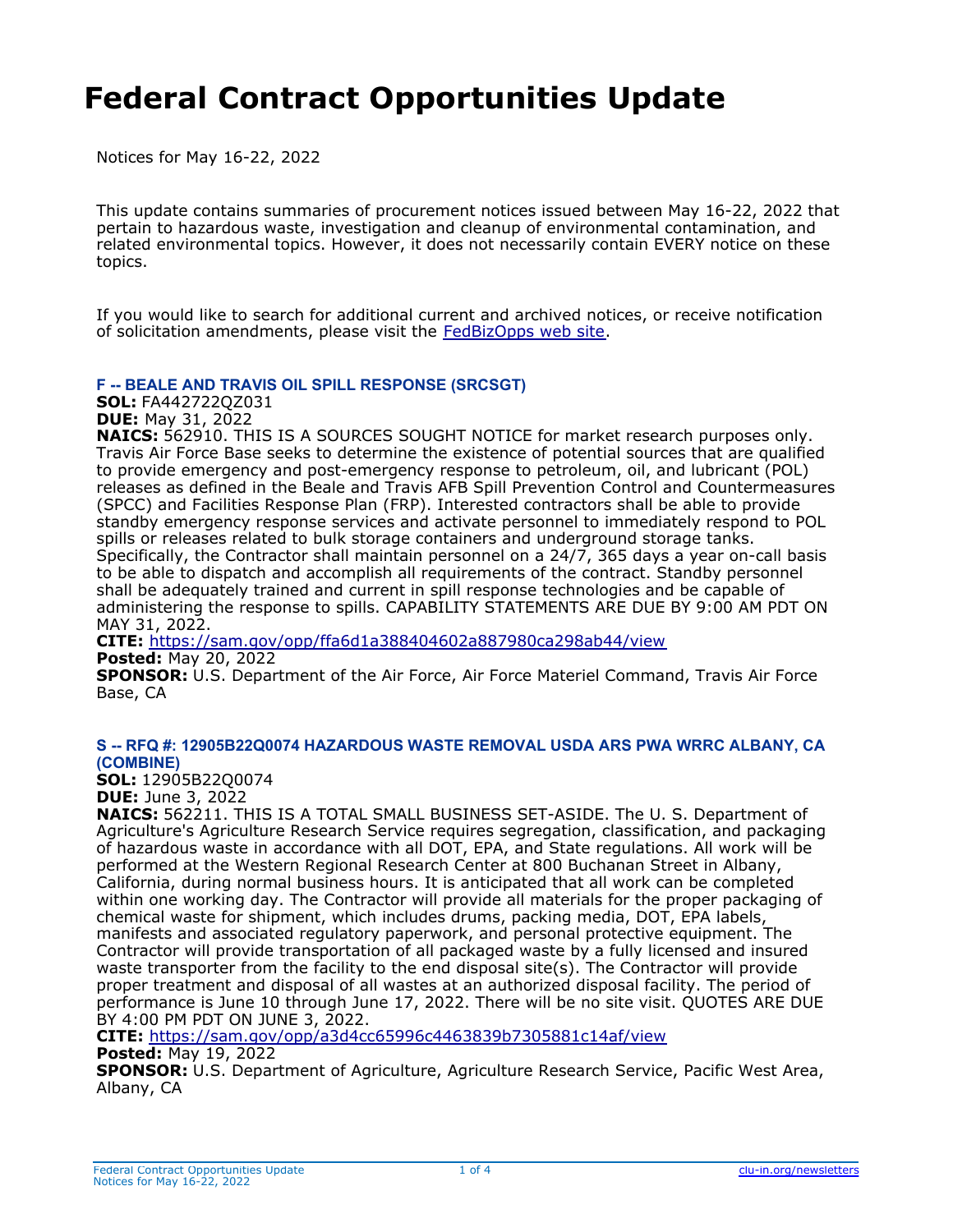#### **F -- CLEAN-UP AND DISPOSAL OF LEAD-RELATED DUST, EAST W (SOL)**

**SOL:** 140P8622Q0059 **DUE:** June 6, 2022

**NAICS:** 562211. THIS IS A TOTAL SMALL BUSINESS SET-ASIDE. The U.S. Department of the Interior requires cleaning and disposal of lead-containing dust and paint chips in the East Wing of Fort Mason Building 201, which is the Park Headquarters for the Golden Gate National Recreation Area (GGNRA) in San Francisco, California. The goal of the dust removal is to clean all horizontal surfaces to less than clearance levels as noted within the contract's workplan. The award will be a single firm-fixed-price contract. OFFERS ARE DUE BY 3:00 PM PDT ON JUNE 6, 2022.

**CITE:** <https://sam.gov/opp/5da50ae040ea447aab4616e45bbff600/view>

**Posted:** May 20, 2022

**SPONSOR:** U.S. Department of the Interior, National Park Service, San Francisco, CA

## **Z -- EDW TRACON ASBESTOS AND LEAD ABATEMENT (SOL)**

**SOL:** 697DCK-22-R-00273

**DUE:** June 7, 2022 **NAICS:** 562910. THIS IS A TOTAL SMALL BUSINESS SET-ASIDE. The U.S. Department of Transportation, Federal Aviation Administration, requires the removal, control and disposal of friable and non-friable asbestos-containing materials (ACM), and delaminating lead-based paint (LBP) coatings from existing building components, or the complete removal and replacement of existing building component containing LBP at Edwards Air Force Base located in Kern County, California. The work includes but is not limited to: the construction of temporary enclosures to isolate the work area, including providing tunnels for moving equipment and FAA personnel means of egress, the establishment of negative-air pressure within the isolated work area, the removal of ACM and LBP from the isolated work area, and the legal disposal of the removed ACM and LBP from FAA property. QUOTES ARE DUE BY 3:00

PM EDT ON JUNE 7, 2022. **CITE:** <https://sam.gov/opp/bacd0aafb9984980a202ae21dc8e11c4/view>

**Posted:** May 18, 2022

**SPONSOR:** U.S. Department of Transportation, Federal Aviation Administration, Regional Acquisition Services, Fort Worth, TX

# **Z -- ENVIRONMENTAL REMEDIATION SERVICES (SRCSGT)**

**SOL:** N6247022R9014

**DUE:** June 9, 2022

**NAICS:** 562910. THIS IS A SOURCES SOUGHT NOTICE for market research purposes only. The Naval Facilities Engineering Systems (NAVFAC) Mid-Atlantic Command seeks to determine the availability and adequacy of potential qualified small business sources with the capacity, experience, and interest in competing for a Multiple Award Cost-Plus-Award-Fee (CPAF) Indefinite Delivery/Indefinite Quantity (IDIQ) Environmental Remedial Action Contract (RAC) in NAVFAC Atlantic's area of responsibility (AOR). The general scope of work is to provide remediation of contaminants, which will include, but not be limited to, those identified and regulated under the Resource Conservation and Recovery Act (RCRA), the Comprehensive Environmental Response, Compensation, and Liability Act (CERCLA), the Toxic Substances Control Act (TSCA), and the Solid Waste Disposal Act (SWDA), as well as petroleum, oils, and lubricants (POL); munitions constituents (MC); and munitions and explosives of concern (MEC). Several sites may require remediation of radiological media. The contaminants included are predominately solvents, POL, inorganics, acids, bases, radiological, MC, polycyclic aromatic hydrocarbons (PAHs), polychlorinated biphenyls (PCBs), Per- and Polyfluoroalkyl Substances (PFAS), MEC (including all types of discarded military munitions and unexploded ordnance), emerging contaminants, and pesticides. Contaminants may be present in soils, marine or freshwater sediments, groundwater, air, sludge, surface water, and man-made structures. Contaminated sites may be landfills, hazardous waste treatment storage and disposal facilities, tanks, lagoons, firefighting training areas, or other facilities. Environmental remediation services will be performed predominately in Alabama, Arkansas, Connecticut, Delaware, Florida, Georgia, Illinois, Indiana, Kansas, Kentucky, Louisiana, Maine, Maryland, Massachusetts, Michigan, Mississippi, Missouri, New Hampshire, New Jersey, New York, North Carolina, Ohio, Oklahoma, Pennsylvania, Rhode Island, South Carolina Tennessee, Texas, Vermont, Virginia, West Virginia, Wisconsin, the areas of the District of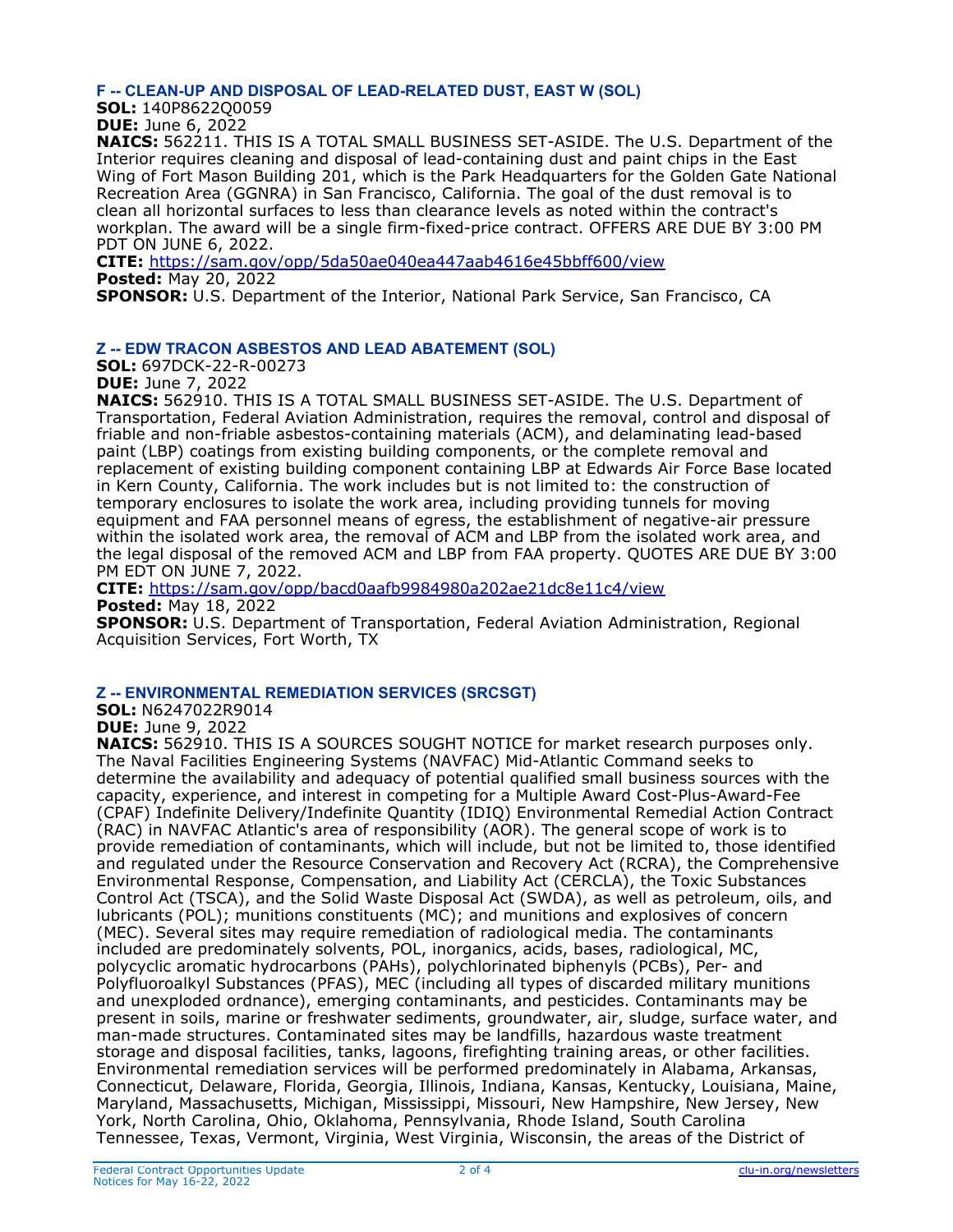Columbia, Africa, Europe, Southwest Asia, Vieques, Puerto Rico, the areas of the Caribbean, and Central America. Work may also be performed at other sites located within the area of responsibility of the Naval Facilities Engineering Systems Command, and other locations as required by the Government. Projects may be of significantly varying complexity and are typically \$4 million or below. The work may require the performance of multiple large-scale projects simultaneously and the ability to mobilize for significant and unexpected surge requirements on short notice. The workload is subject to uncertainty, and workload fluctuations may be significant and unexpected throughout the period of the contract. Therefore, the contractor must have the capability to perform projects of significantly varying types and magnitude at various sites worldwide. RESPONSES TO ALL QUESTIONS PRESENTED IN THE SOURCES SOUGHT CAPABILITIES QUESTIONNAIRE ARE DUE BY 4:00 PM EDT ON JUNE 9, 2022.

**CITE:** <https://sam.gov/opp/b1d8c3f5a0a6470499bb972f25632e53/view> **Posted:** May 19, 2022

**SPONSOR:** U.S. Department of the Navy, Naval Facilities Engineering Systems Mid-Atlantic Command, Norfolk, VA

#### **C -- ARCHITECT ENGINEER INDEFINITE DELIVERY/INDEFINITE QUANTITY (A/E IDIQ) ENVIRONMENTAL SERVICES CONTRACT (COMBINE)**

**SOL:** W912DR22R0023

### **DUE:** June 17, 2022

**NAICS:** 541330. THIS IS A FULL AND OPEN COMPETITION. The U.S. Army Corps of Engineers (USACE) Baltimore District requires Architect/Engineer (A/E) services to support nationwide environmental support projects. The work may encompass a wide range of A/E Environmental Services in the general area of studies, investigation, and design work as it relates to the support of Hazardous, Toxic, and Radioactive Waste (HTRW) and Military Munitions (MM) including remediation, compliance, planning, and sustainability requirements at various military and non-military locations. Programs supported include the Department of Defense Environmental Restoration Program (DERP); Formerly Utilized Defense Sites (FUDS), Deactivated Nuclear Power Plant Program (DNPPP), Operational Range Assessment Program (ORAP), Base Realignment and Closure (BRAC), Formerly Utilized Site Remedial Action Program (FUSRAP), EPA Superfund Program and a variety of other military and civilian clean up, environmental quality, compliance, and planning programs managed by USACE. The dominant scope of the A/E HTRW MM Services includes studies, investigations, surveying and mapping, evaluations, consultations, comprehensive planning, program management, conceptual designs, plans and specifications, construction phase services, drawing reviews, and preparation of operating and maintenance manuals and other related services. In addition, services required may include, but are not limited to subsurface exploration, chemical sampling, testing and analyses, hazard evaluations, feasibility and engineering studies and reports, cultural resource investigations and mitigation plans, wetlands determination and mitigations studies, groundwater and surface water modeling, stormwater planning and modeling, fate and transport analyses, preparation of design plans and specifications, natural resource planning level surveys and field inspections. USACE plans to award a target of eight separate A/E Indefinite Delivery/Indefinite Quantity (IDIQ) contracts to comprise one Multiple Award Task Order Contract (MATOC). The contracts will be used for projects within the USACE's North Atlantic Division's Areas of Responsibility, with incidental utilization in the contiguous United States and Alaska, Hawaii, and Puerto Rico. OFFERS ARE DUE BY 11:00 AM EDT ON JUNE 17, 2022.

**CITE:** <https://sam.gov/opp/c057edeb98a045938664bc33698a10dc/view>

# **Posted:** May 16, 2022

**SPONSOR:** U.S. Army Corps of Engineers, North Atlantic Division, Baltimore District, Baltimore, MD

#### **S -- S222--HAZARDOUS WASTE DISPOSAL & PICKUP BRIAN MILLINGTON (PRESOL) SOL:** 36C26022Q0496

**NAICS:** 562112. WHEN THE SOLICITATION IS RELEASED, IT WILL BE COMPETED AS A SERVICE-DISABLED VETERAN-OWNED SMALL BUISINESS SET-ASIDE. The Department of Veterans Affairs Puget Sound VA Health Care System in Seattle, Washington, has a requirement for a contractor to dispose of hazardous and non-hazardous medical waste in accordance with applicable state and county laws and policies. This service will include